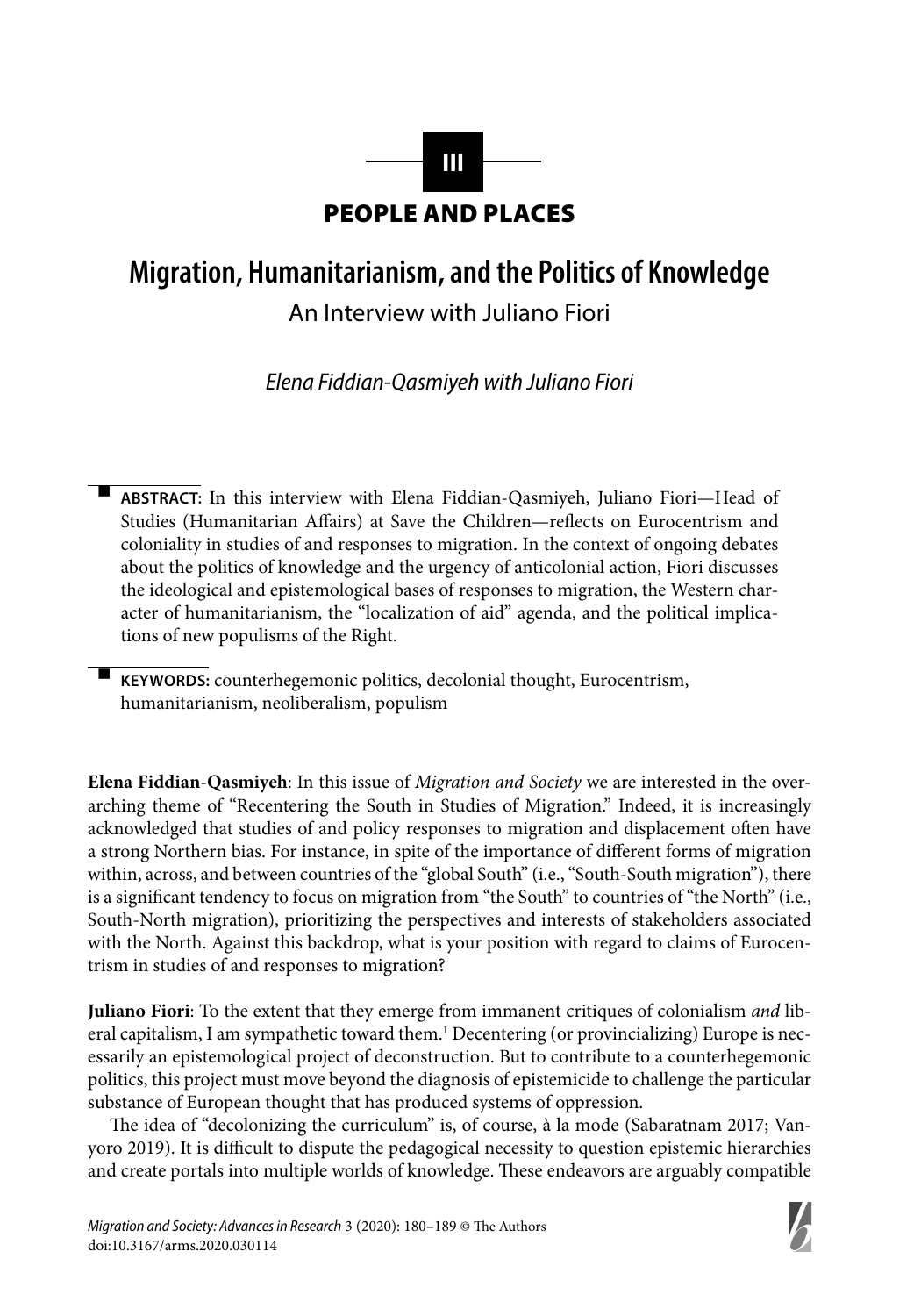with the exigencies of Enlightenment reason itself. But, though I recognize Eurocentrism as an expression of white identity politics, I am wary of the notion that individual self-identification with a particular body of knowledge is a worthy or sufficient end for epistemic decolonization—a notion I associate with a prevalent strain of woke post-politics, which, revering the cultural symbols of late capitalism but seeking to resignify them, surely produces a solipsistic malaise. Decolonization of the curriculum must at least aim at the reconstruction of truths.

Eurocentrism in the study of human migration is perhaps particularly problematic—and brazen—on account of the transnational and transcultural histories that migrants produce. Migrants defy the neat categorization of territories and peoples according to civilizational hierarchies. They redefine the social meaning of physical frontiers, and they blur the cultural frontier between Self and Other. They contribute to an *intellectual miscegenation* that undermines essentialist explanations of cultural and philosophical heritage. Migration itself is decentering (Achiume 2019).

And it is largely because of this that it is perceived as a threat. Let's consider Europe's contemporary backlash against immigration. The economic argument about the strain immigration places on the welfare state—often framed in neo-Malthusian terms—can be readily rebutted with evidence of immigrants' net economic contribution. But concerns about the dethroning of "European values" are rarely met head-on; progressive political elites have rather responded by doubling down on calls for multiculturalism from below, while promoting universalism from above, intensifying the contradictions of Eurocentricity.

It is unsurprising that, in the Anglophone world, migration studies developed the trappings of an academic discipline—dedicated university programs, journals, scholarly societies—in the late 1970s, amid Western anxieties about governing increased emigration from postcolonial states. It quickly attracted critical anthropologists and postcolonial theorists. But the study of the itinerant Other has tended to reinforce Eurocentric assumptions. Migration studies has risen from European foundations. Its social scientific references, its lexicon, its institutional frameworks and policy priorities, its social psychological conceptions of identity—all position Europe at the zero point. It has assembled an intellectual apparatus that privileges the Western gaze upon the hordes invading from the barrens. That this gaze might be cast empathetically does nothing to challenge epistemic reproduction: Eurocentrism directs attention toward the non-Western Other, whose passage toward Europe confirms the centrality of Europe and evokes a response in the name of Eurocentrism. To the extent that Western scholars focus on South-South migration, the policy relevance of their research is typically defined by its implications for flows from South to North.

The Eurocentrism of responses to forced migration by multinational charities, UN agencies, and the World Bank is not only a product of the ideological and cultural origins of these organizations. It also reflects the political interests of their principal donors: Western governments. Aid to refugees in countries neighboring Syria has been amply funded, particularly as the European Union has prioritized the containment of Syrians who might otherwise travel to Europe. Meanwhile, countries like India, South Africa, and Ivory Coast, which host significant numbers of regional migrants and refugees, receive proportionally little attention and support.

It is an irony of European containment policies that, while adopted as a measure against supposed threats to Europeanness, they undermine the moral superiority that Eurocentrism presupposes. The notion of a humanitarian Europe is unsustainable when European efforts to deter immigration are considered alongside the conditions accepted for other regions of the world. A continent of more than half a billion people, Europe hosts just under 2.3 million refugees; Lebanon, with a population of six million, hosts more than 1.5 million refugees from Syria alone. It should be noted that, in recent years, European citizens' movements have mobilized resources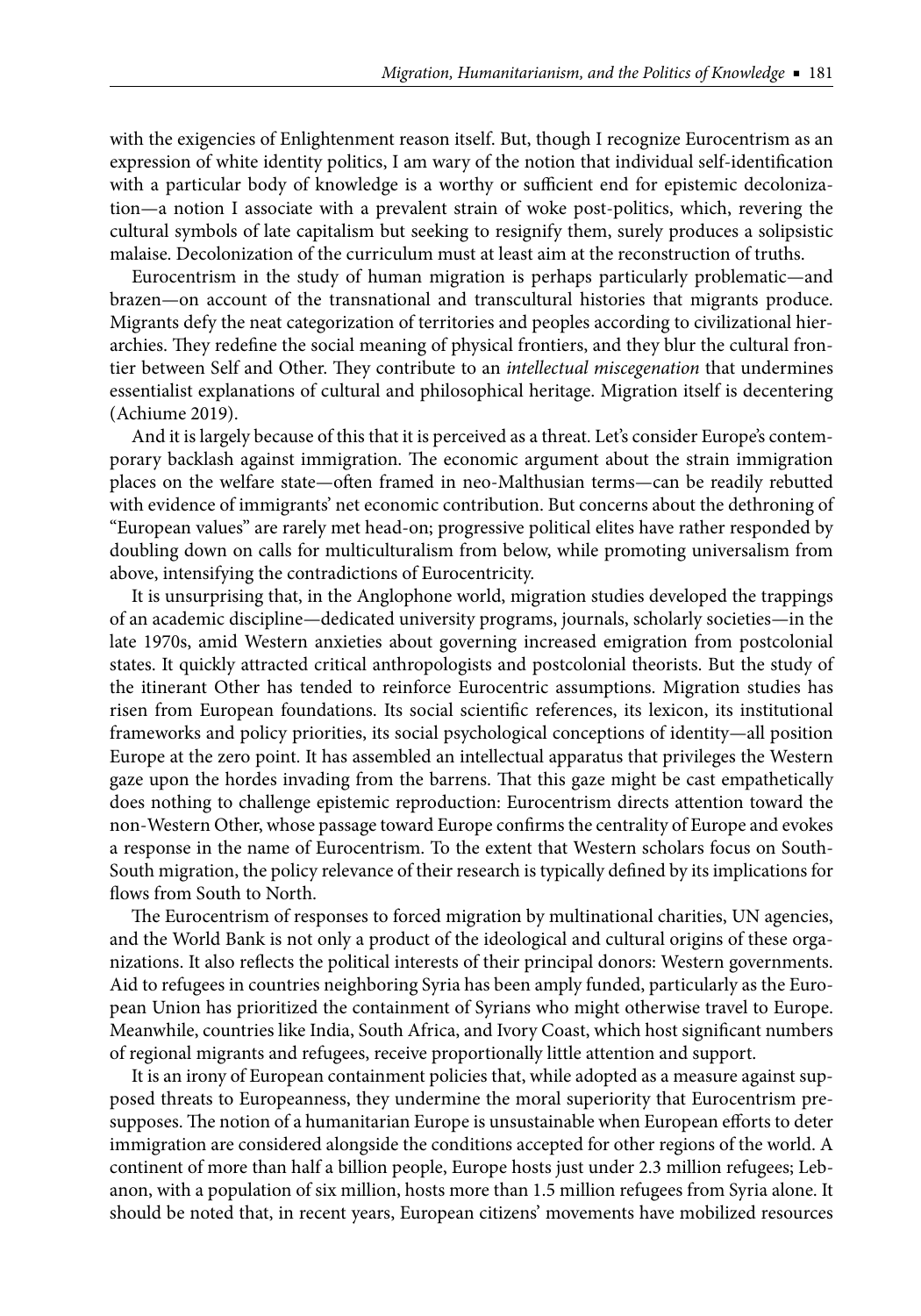to prevent the death of people crossing the Mediterranean. Initiatives like Alarm Phone, Open Arms, Sea Watch, and SOS MEDITERRANEE seem to represent a politicized humanitarianism for the network age. But in their overt opposition to an emboldened ethnonationalist politics, they seek to rescue not only migrants and refugees, but also an idea of Europe.

**EFQ:** How, if at all, do you engage with constructs such as "the global North," "the global South," and "the West" in your own work?

**JF**: I inevitably use some of these terms more than others, but they are all problematic in a way, so I just choose the one that I think best conveys my intended meaning in each given context. West, North, and core are not interchangeable; they are associated with distinct, if overlapping, ontologies and temporalities. As are Third World, South, and developing world.

I try to stick to three principles when using these terms. The first is to avoid the sort of negative framing to which your work on South-South encounters has helpfully drawn attention (i.e., Fiddian-Qasmiyeh 2015, 2018; Fiddian-Qasmiyeh and Daley 2018). When we come across one of these terms being deployed negatively, it invariably describes that which is not of the West or of the North. As such, it centers Europe and North America, and it opens up an analytical terrain on which those residing beyond the imagined cultural bounds of these regions tend to be exoticized. When I need to frame something negatively, I try to do so directly, using the appropriate prefix.

Second, I try to avoid setting up dichotomies and continuities. Placing East and West or North and South in opposition implies entirely dissimilar bodies, separated by a definite, undeviating frontier. But these terms are mutually constitutive, and it is rarely clear where, or even if, a frontier can be drawn. Such dichotomies also imply a conceptual equilibrium: that what lies on one side of the opposition is ontologically equivalent to what lies on the other. But the concept of the West is not equivalent to what the East represents today; indeed, it is questionable whether a concept of the East is now of much analytical value. South, West, North, and East might be constructed dialectically, but their imagined opposites are not necessarily their antitheses. Each arguably has more than one counterpoint.

Similarly, I generally don't use terms that associate countries or regions with stages of development—most obviously, least developed, developing, and developed. They point toward a progressivist and teleological theory of history to which I don't subscribe. (The world-systems concepts of core, semiperiphery, and periphery offer a corrective to national developmental mythologies, but they are nonetheless inscribed in a systemic teleology.) The idea of an inexorable march toward capitalist modernity—either as the summit of civilization or as the point of maximum contradiction—fails to account for the angles, forks, and dead ends that historical subjects encounter. It also tends to be founded on a Eurocentric and theological economism that narrows human experience and, I would argue, mistakenly subordinates the political.

Third, I try to use these terms conceptually, without presenting them as fixed unities. They must be sufficiently tight as concepts to transmit meaning. But they inevitably obscure the heterogeneity they encompass, which is always in flux. Moreover, as concepts, they are continuously resignified by discursive struggles and the reordering of the interstate system. Attempts to define them too tightly, according to particular geographies or a particular politics, can give the impression that they are ahistorical. Take Boaventura de Sousa Santos's definition of the South, for example. For Santos, the South is not a geographical concept: he contends that it also exists in the geographical North (2014, 2016). Rather, it is a metaphor for the human suffering caused by capitalism and colonialism. It is anticapitalist, anticolonialist, antipatriarchal, and antiimperialist. According to this definition, the South becomes representative of a particular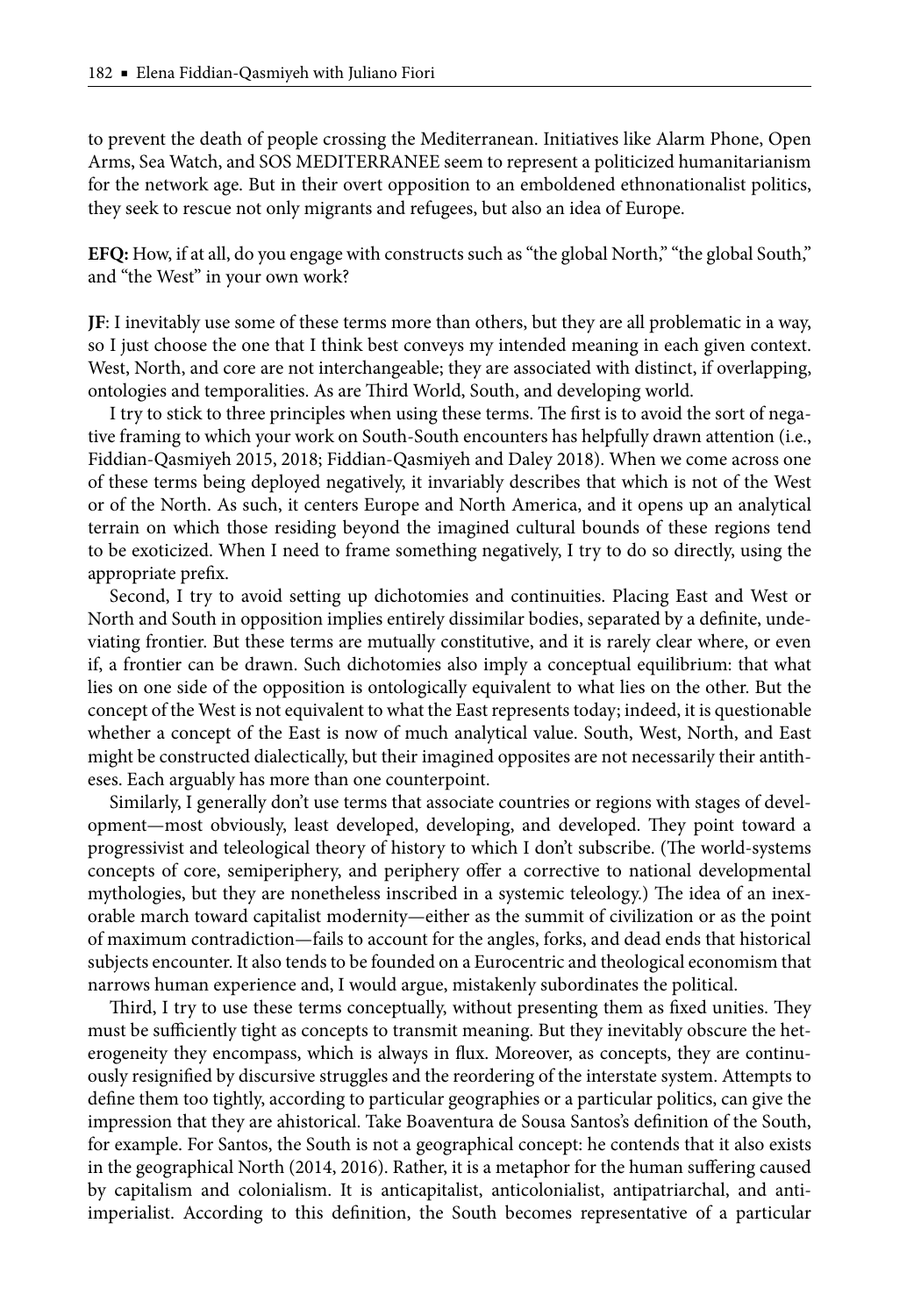left -wing politics (and it is negative). It thus loses its utility as a category of macrosociological analysis.

Ultimately, all these terms are problematic because they are sweeping. But it is also for this reason that they can be useful for certain kinds of systemic analysis.

**EFQ:** You have written on the history of "Western humanitarianism" (i.e., Fiori 2013; Baughan and Fiori 2015). Why do you focus on the "Western" character of humanitarianism?

**JF**: I refer to "Western humanitarianism" as a rejoinder to the fashionable notion that there is a universal humanitarian ethic. Within both the Anglophone academy and the aid sector, it has become a commonplace that humanitarianism needs to be decolonized, and that the way to do this is to recognize and nurture "local" humanitarianisms around the world. In the last decade and a half, enthusiasm for global history has contributed to broader and more sophisticated understandings of how humanitarian institutions and discourses have been constructed. But it has also arguably contributed to the "humanitarianization" of different altruistic impulses, expressions of solidarity, and charitable endeavors across cultures.

The term "humanitarian" was popularized in English and French in the first half of the nineteenth century, and it soon became associated with humanistic religion. It thus connoted the existence of an ideal humanity within every individual and, as Didier Fassin (2012) has argued, it has come to represent the secularization of the Christian impulse to life. It was used to describe a wide range of campaigns, from abolition and temperance to labor reform. But all promoted a rationalist conception of humanity derived from European philosophy. That is, an abstract humanity, founded upon a universal *logos* and characterized by the mind-body duality. What is referred to today as the "humanitarian system"—of financial flows and liberal institutions—has been shaped predominantly by Western power and political interests. But the justification for its existence also depends upon the European division between the reasoned human and the unreasoned savage. The avowed purpose of modern humanitarianism is to save, convert, and civilize the latter. To cast modern humanitarian reason as a universal is to deny the specificity of ethical dispositions born of other conceptions of humanity. Indeed, the French philosopher François Jullien (2014) has argued that the concept of "the universal" itself is of the West.

Of course, there are practices that are comparable to those of Western humanitarian agencies across different cultures. However, claiming these for humanitarianism sets them on European foundations, regardless of their author's inspiration; and it takes for granted that they reproduce the minimalist politics of survival with which the Western humanitarian project has come to be associated.

So why not refer to "European humanitarianism"? First, because it must be recognized that, as a set of evolving ethical practices, humanitarianism does not have a linear intellectual genealogy. European philosophy itself has of course been influenced by other traditions of thought (see Amin 1989; Bevilacqua 2018; Hobson 2004; Patel 2018): pre-Socratic Greek thinkers borrowed from the Babylonians, the Persians, and the Egyptians; Enlightenment philosophes had exchanges with Arab intellectuals. Second, reference to the West usefully points to the application of humanitarian ideas through systems of power.

Since classical antiquity, wars and ruptures have produced various narratives of the West. In the mid-twentieth century, essentialist histories of Western civilization emphasized culture. For Cold War political scientists, West and East often represented distinct ideological projects. I refer to the West as something approaching a sociopolitical entity—a power bloc—that starts to take form in the early nineteenth century as Western European intellectuals and military planners conceive of Russia as a strategic threat in the East. This bloc is consolidated in the aftermath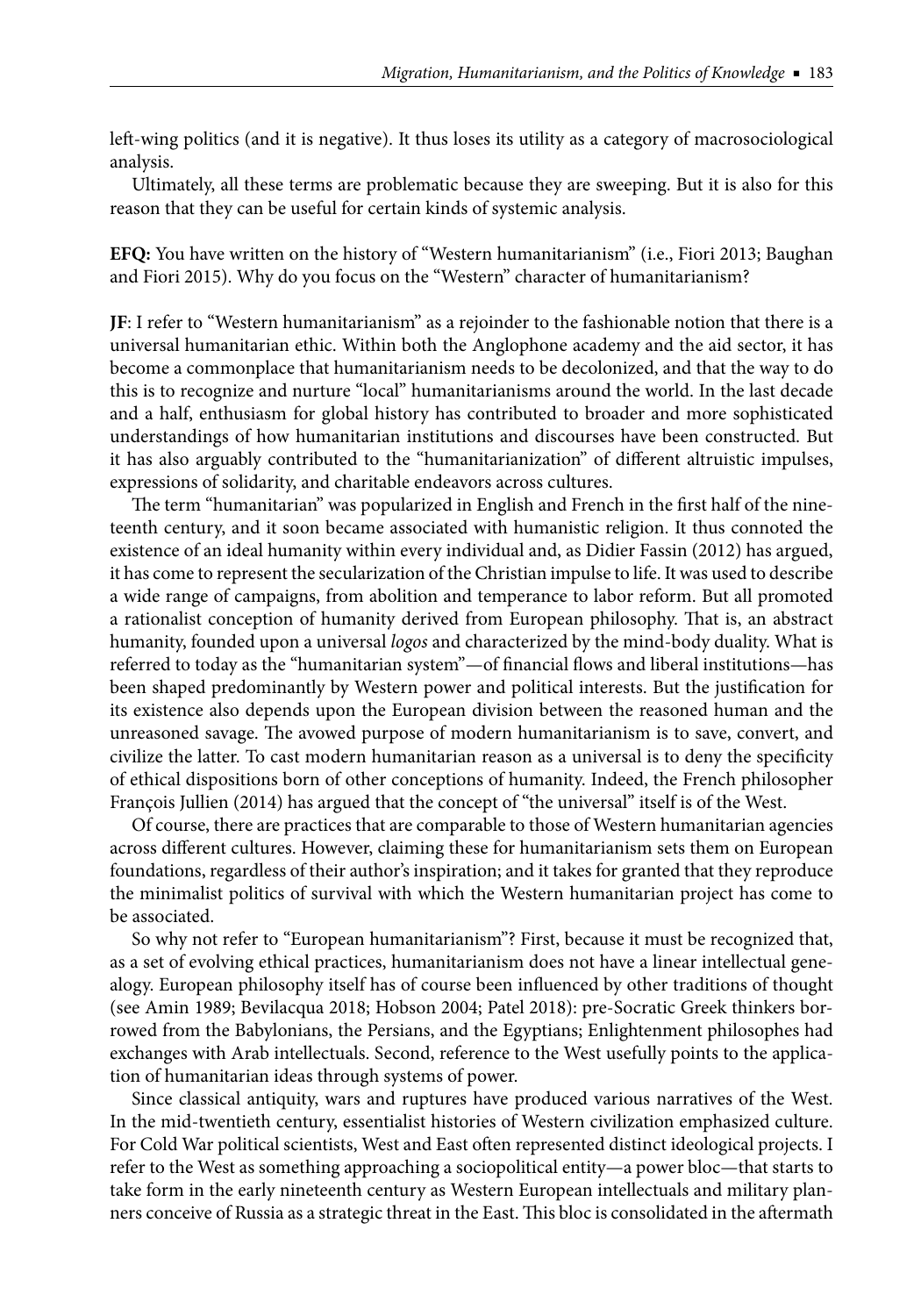of World War I, under the leadership of the United States, which, as net creditor to Europe, shapes a new liberal international order. The West, then, becomes a loose grouping of those governments and institutional interests (primarily in Europe and North America) that, despite divergences, have been at the forefront of efforts to maintain and renew this order. During the twentieth century, humanitarians were sometimes at odds with the ordering imperatives of raison d'état, but contemporary humanitarianism is a product of this West—and a pillar of liberal order.2

**EFQ:** With this very rich historically and theoretically grounded discussion in mind, it is notable that policy makers and practitioners are implementing diverse ways of "engaging" with "the global South" through discourses and practices of "partnership" and supporting more "horizontal," rather than "vertical," modes of cooperation. In turn, one critique of such institutionalized policy engagement is that it risks instrumentalizing and co-opting modes of so-called South-South cooperation and "hence depoliticising potential sources of resistance to the North's neoliberal hegemony" (Fiddian-Qasmiyeh and Daley 2018: 2). Indeed, as you suggested earlier, it has been argued that policy makers are strategically embracing "South-South migration," "South-South cooperation," and the "localisation of aid agenda" as efficient ways both "to enhance development outcomes" and to "keep 'Southerners' in the South," as "part and parcel of Northern states' inhumane, racist and racialised systems of border and immigration control" (Fiddian-Qasmiyeh and Daley 2018: 19). What, if any, are the dangers of enhancing "policy engagement" with "the South"? To what extent do you think that such instrumentalization and co-option can be avoided?

**JF**: The term "instrumentalization" gives the impression that there are circumstances under which policy engagement can be objectively just and disinterested. Even when framed as humanitarian, the engagement of Western actors in the South is inspired by a particular politics. Policy engagement involves an encounter of interests and a renegotiation of power relations; for each agent, all others are instruments in its political strategy. Co-option is just a symptom of negotiation between unequal agents with conflicting interests—which don't need to be stated, conscious, or rationally pursued. It is the means through which the powerful disarm and transform agendas they cannot suppress.

The "localization agenda" is a good example. Measures to enable effective local responses to disaster are now discussed as a priority at international humanitarian congresses. These discussions can be traced at least as far back as Robert Chambers's work (1983) on participatory rural development, in the 1980s. And they gathered momentum in the mid-2000s, as a number of initiatives promoted greater local participation in humanitarian operations. But, of course, there are different ideas about what localization should entail.

As localization has climbed the humanitarian policy agenda, the overseas development divisions of Western governments have come to see it as an opportunity to increase "value for money" and, ultimately, reduce aid expenditure. They promote cash transfer programming as the most "empowering" aid technology. Localization then becomes complementary to the integration of emergency response into development agendas, and to the expansion of markets.

Western humanitarian agencies that call for localization—and there are those, notably some branches of Médecins Sans Frontières, that do not—have generally fallen in line with this developmental interpretation, on account of their own ideological preferences as much as coercion by donor governments. But they have also presented localization as a moral imperative: a means of "shifting power" to the South to decolonize humanitarianism. While localization might be morally intuitive, Western humanitarians betray their hubris in supposing that their own con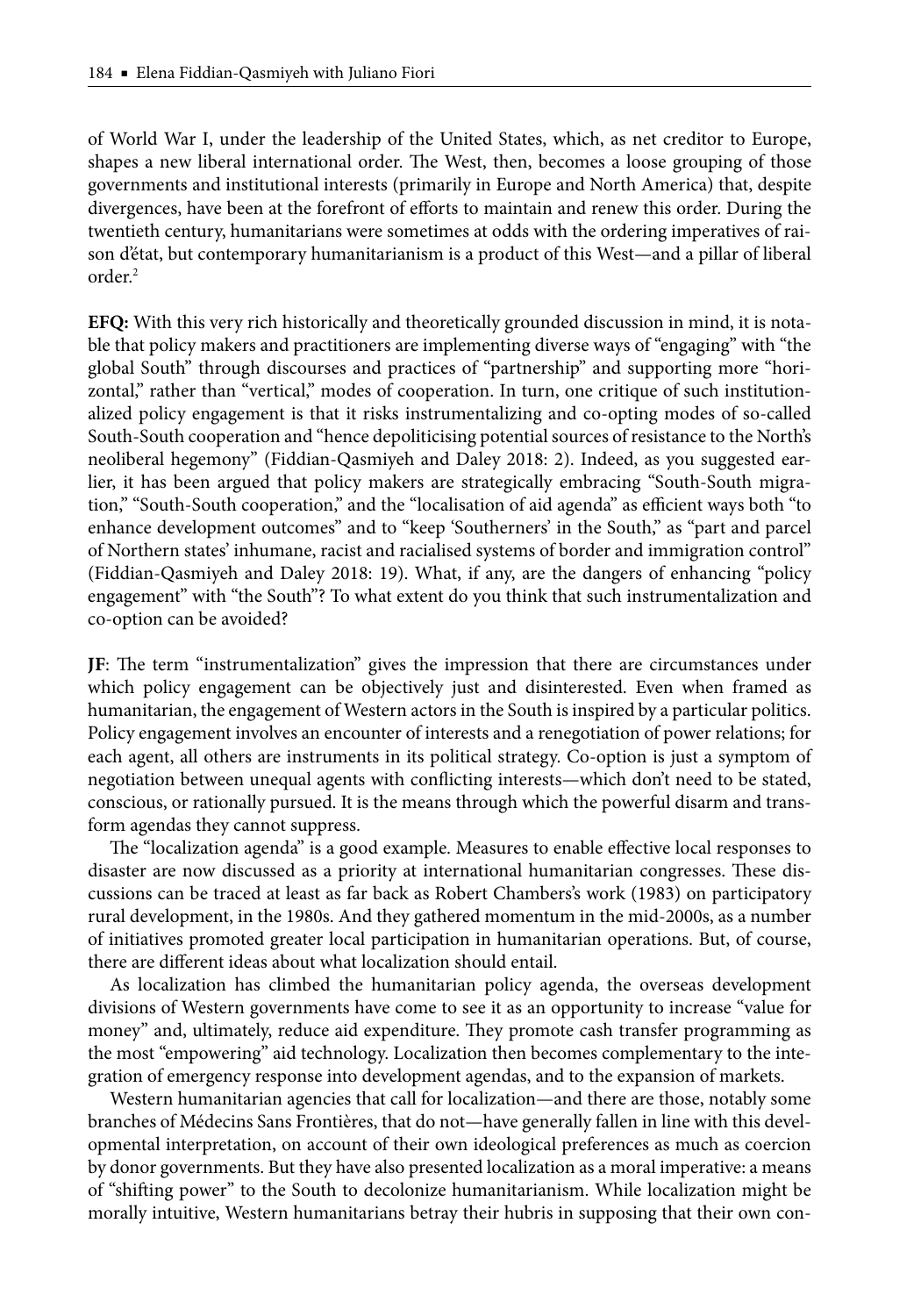cessions can reorder the aid industry and the geostrategic matrix from which it takes form. Their proposed solutions, then, including donor budgetary reallocations, are inevitably technocratic. Without structural changes to the political economy of aid, localization becomes a pretext for Western governments and humanitarian agencies to outsource risk. Moreover, it sustains a humanitarian imaginary that associates Westerners with "the international"—the space of politics, from which authority is born—and those in disaster-affected countries with "the local"—the space of the romanticized Other, vulnerable but unsullied by the machinations of power. (It is worth stating that the term "localization" itself implies the transformation of something "global" into something local, even though "locals"—some more than others—are constitutive of the global.)

There are Southern charities and civil society networks—like NEAR,<sup>3</sup> for example—that develop similar narratives on localization, albeit in more indignant tones. They vindicate a larger piece of the pie. But, associating themselves with a neomanagerial humanitarianism, they too embrace a politics incapable of producing a systemic critique of the coloniality of aid.

Yet demands for local ownership of disaster responses should also be situated within histories of the subaltern. Some Western humanitarian agencies that today advocate for localization, including Save the Children, once faced opposition from anticolonial movements to their late imperial aid projects. More recently, so-called aid recipient perception surveys have repeatedly demonstrated the discontent of disaster-affected communities regarding impositions of foreign aid, but they have also demonstrated anguish over histories of injustice in which the Western humanitarian is little more than an occasional peregrine. It is the structural critique implicit in such responses that the localization agenda sterilizes. In the place of real discussion about power and inequalities, then, we get a set of policy prescriptions aimed at the production of selfsufficient neoliberal subjects, empowered to save themselves through access to markets.

While some such co-option is always likely in policy engagement, it can be reduced through the formation of counterhegemonic coalitions. Indeed, one dimension of what is now called South-South cooperation involves a relatively old practice among Southern governments of forming blocs to improve their negotiating position in multilateral forums. And, in the twentyfirst century, they have achieved moderate successes on trade, global finance, and the environment. But it is important to recognize that co-option occurs in South-South encounters too. And, of course, that political affinities and solidarity can and do exist across frontiers.

**EFQ:** You edited the first issue of the *Journal of Humanitarian Affairs*, which focused on "humanitarianism and the end of liberal order" (see Fiori 2019), and you are also one of the editors of a forthcoming book on this theme, *Amidst the Debris: Humanitarianism and the End of Liberal Order*. New populisms of the right now challenge the liberal norms and institutions that have shaped the existing refugee regime and have promoted freer movement of people across borders. Can decolonial and anticolonial thinking provide a basis for responses to displacement and migration that do *more than resist*?

**JF**: Any cosmopolitan response to migration is an act of resistance to the political organization of the interstate system.<sup>4</sup> As blood-and-soil politicians now threaten to erect walls around the nation-state, the political meaning and relevance of cosmopolitan resistance changes. But if this resistance limits itself to protecting the order that appears to be under threat, it is likely to be ineffective. Moreover, an opportunity to articulate internationalisms in pursuit of a more just order will be lost.

In recent years, liberal commentators have given a great deal of attention to Trump, Salvini, Duterte, Orbán, Bolsonaro, and other leading figures of the so-called populist Right. And these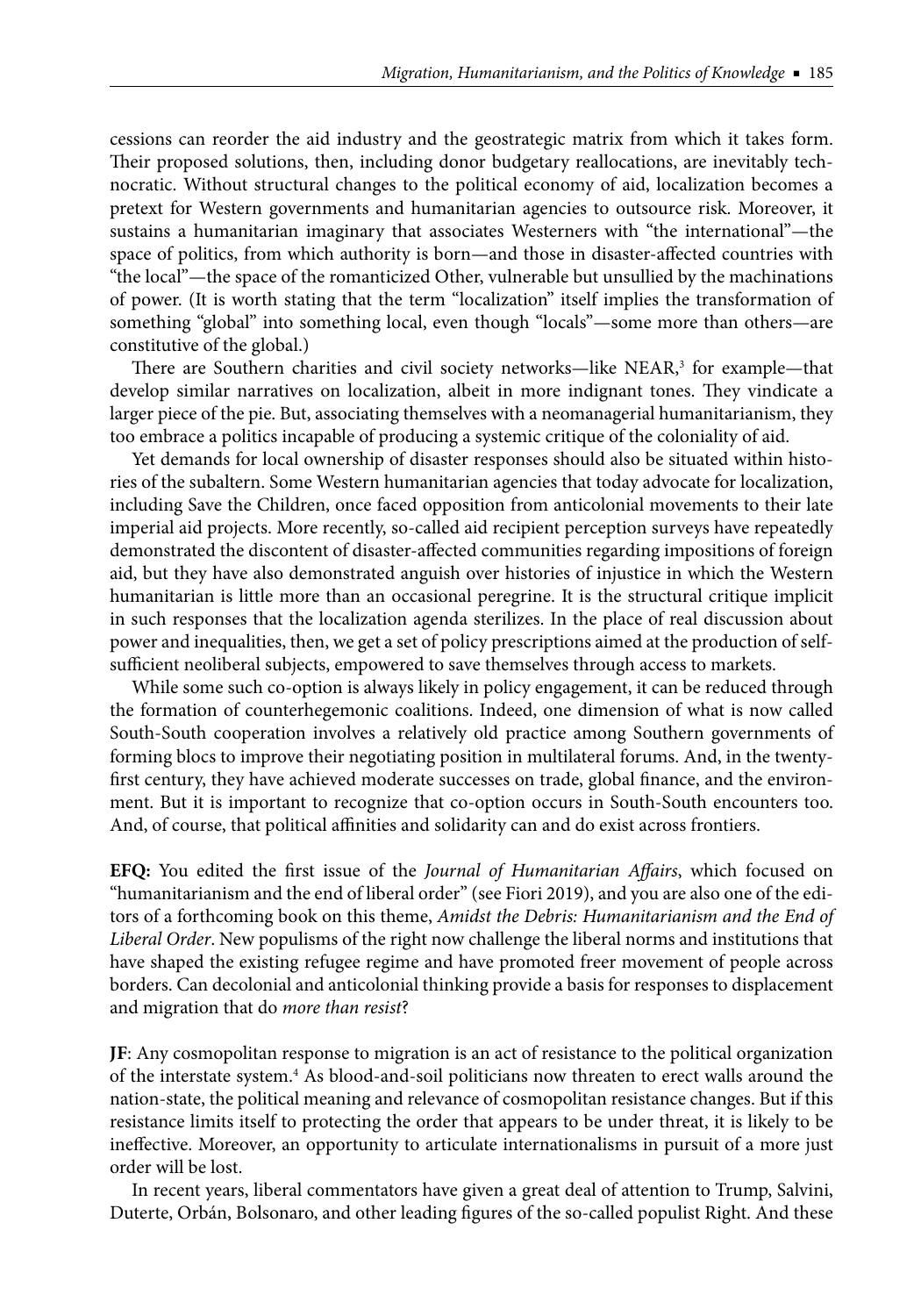figures surely merit attention on account of their contributions to a significant conjunctural phenomenon. But the fetishization of their idiosyncrasies and the frenzied investigation of their criminality serves a revanchist project premised on the notion that, once they are removed from office (through the ballot box or otherwise), the old order of things will be restored. To be sure, the wave that brought them to power will eventually subside; but the structures (normative, institutional, epistemological) that have stood in its way are unlikely to be left intact. Whether the intention is to rebuild these structures or to build new ones, it is necessary to consider the winds that produced the wave. In other words, if a cosmopolitan disposition is to play a role in defining *the new* during the current interregnum, resistance must be inscribed into strategies that take account of the organic processes that have produced Trumpism and Salvinism.

French geographer Christophe Guilluy offers an analysis of one aspect of organic change that I find compelling, despite my discomfort with the nativism that occasionally flavors his work. Guilluy describes a hollowing out of the Western middle class (2016, 2018). This middle class was a product of the postwar welfarist pact. But, since the crisis of capitalist democracy in the 1970s, the internationalization of capital and the financialization of economies have had a polarizing effect on society. According to Guilluy, there are now two social groupings: the upper classes, who have profited from neoliberal globalization or have at least been able to protect themselves from its fallout; and the lower classes, who have been forced into precarious labor and priced out of the city. It is these lower classes who have had to manage the multicultural integration promoted by progressive neoliberals of the center-left and center-right. Meanwhile, the upper classes have come to live in almost homogenous citadels, from which they cast moral aspersions on the reactionary lower classes who rage against the "open society." An assertion of cultural sovereignty, this rage has been appropriated by conservatives-turned-revolutionaries, who, I would argue, represent one side of a new political dichotomy. On the other side are the progressives-turned-conservatives, who cling to the institutions that once seemed to promise the end of politics.

This social polarization would appear to be of significant consequence for humanitarian and human rights endeavors, since their social base has traditionally been the Western middle class. Epitomizing the open society, humanitarian campaigns to protect migrants deepen resentment among an aging precariat, which had imagined that social mobility implied an upward slope, only to fall into the lower classes. Meanwhile, the bourgeois bohemians who join the upper classes accommodate themselves to their postmodern condition, hunkering down in their privileged enclaves, where moral responses to distant injustices are limited to an ironic and banalizing clicktivism. The social institutions that once mobilized multiclass coalitions in the name of progressive causes have long since been dismantled. And, despite the revival of democratic socialism, the institutional Left still appears intellectually exhausted after decades in which it resigned itself to the efficient management of neoliberal strategies.

And yet, challenges to liberal order articulated through a Far Right politics create a moment of repoliticization; and they expose the contradictions of globalization in an interstate system, without undermining the reality of, or the demand for, connectivity. As such, they seem to open space for the formulation of radical internationalisms with a basis in the reconstruction of migrant rights. In this space, citizens' movements responding to migration have forged a politics of transnational solidarity through anarchistic practices of mutual aid and horizontalism more than through the philosophizing of associated organic intellectuals. Fueled by disaffection with politics, as much as feelings of injustice, they have attracted young people facing a precarious future, and migrants themselves; indeed, there are movements led by migrants in Turkey, in Germany, in Greece, and elsewhere. They construct social commons with a basis in difference, forming "chains of equivalence." Decolonial and anticolonial thinking is thus more likely to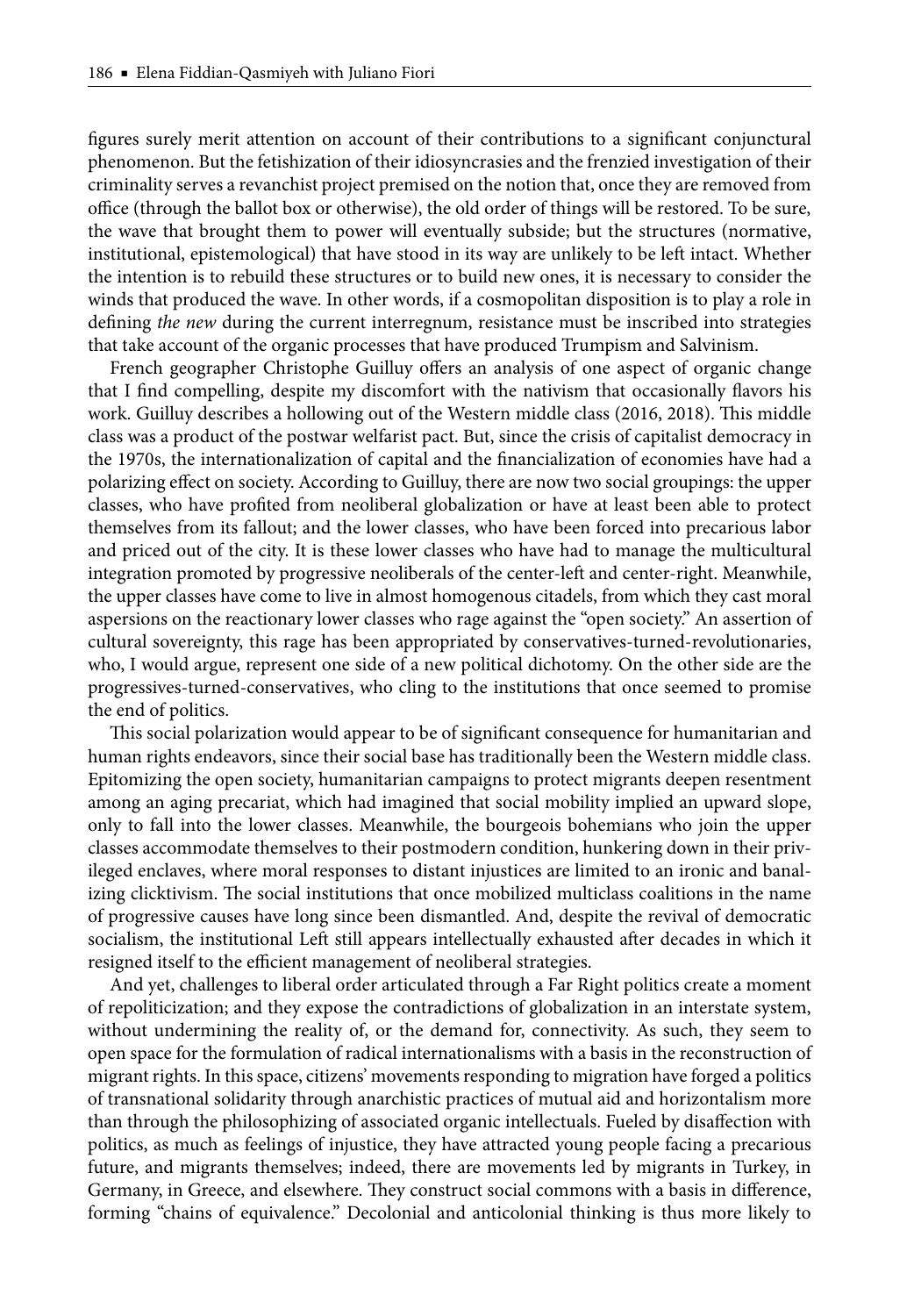influence their responses to migration and displacement than those of Western governments and conventional humanitarian agencies. Indeed, beyond the political inspiration that horizontalism often draws from anticolonial struggles, decolonial and postcolonial theories offer a method of deconstructing hierarchy from the inside that can transform resistance into the basis for a pluralist politics built from the bottom up. But for this sort of internationalism to reshape democratic politics, the movements promoting it would need to build bridges into political institutions and incorporate it into political strategies that redress social polarization. To the extent that this might be possible, it will surely dilute their more radical propositions.

I rather suspect that the most likely scenario, in the short term at least, involves a political reordering through the reassertion of neoliberal strategies. We could see the development of the sort of political economy imagined by the early neoliberal thinker Gottfried Haberler (1985): that is, one in which goods, wages, and capital move freely, but labor doesn't. This will depend on the consolidation of authoritarian states that nonetheless claim a democratic mandate to impose permanent states of emergency.

-**ELENA FIDDIAN-QASMIYEH** is Professor of Migration and Refugee Studies at University College London, where she is also Co-Director of the UCL-Migration Research Unit and Director of the interdisciplinary Refuge in a Moving World research network. Elena's research explores experiences of and responses to conflict-induced displacement in the context of the Middle East and North Africa. She has a particular interest in "Southern-led" responses to displacement from Syria, which is the focus of her European Research Council project funded under the EU Horizon 2020 Research and Innovation Programme (Grant Agreement No. 715582).

-**JULIANO FIORI** is Head of Studies (Humanitarian Affairs) at Save the Children. He is also an editor of the *Journal of Humanitarian Affairs* and a visiting researcher at the Federal University of Rio de Janeiro. He is one of the editors of a forthcoming book on humanitarianism and liberal order, *Amidst the Debris: Humanitarianism and the End of Liberal Order* (Hurst, forthcoming).

## - **NOTES**

- 1. See, in particular, the work of decolonial thinkers like Aníbal Quijano (2007) and María Lugones (2007) and Ramón Grosfoguel and Ana Margarita Cervantes-Rodriguez (2002). On Eurocentrism in "development" and humanitarian practice, see Mpofu and Ndlovu-Gatsheni (2019) and Rutazibwa (2019), respectively.
- 2. For one of many critical accounts of humanitarianism's contribution to global governance, see Chimni (2000).
- 3. See http://www.near.ngo.
- 4. I use the term "cosmopolitan" here to refer to a negative posture: a general opposition to the limits of the nation-state and, in particular, to exclusionary nationalisms with their demands for patriotic loyalty. Such negative cosmopolitanism was expressed by Diogenes the Cynic, who declared himself a "citizen of the world" because he owed no special service to his home city of Sinope. It does not necessarily imply a positive project, such as the formation of world government (or federated empire), with which contemporary cosmopolitanism has been associated.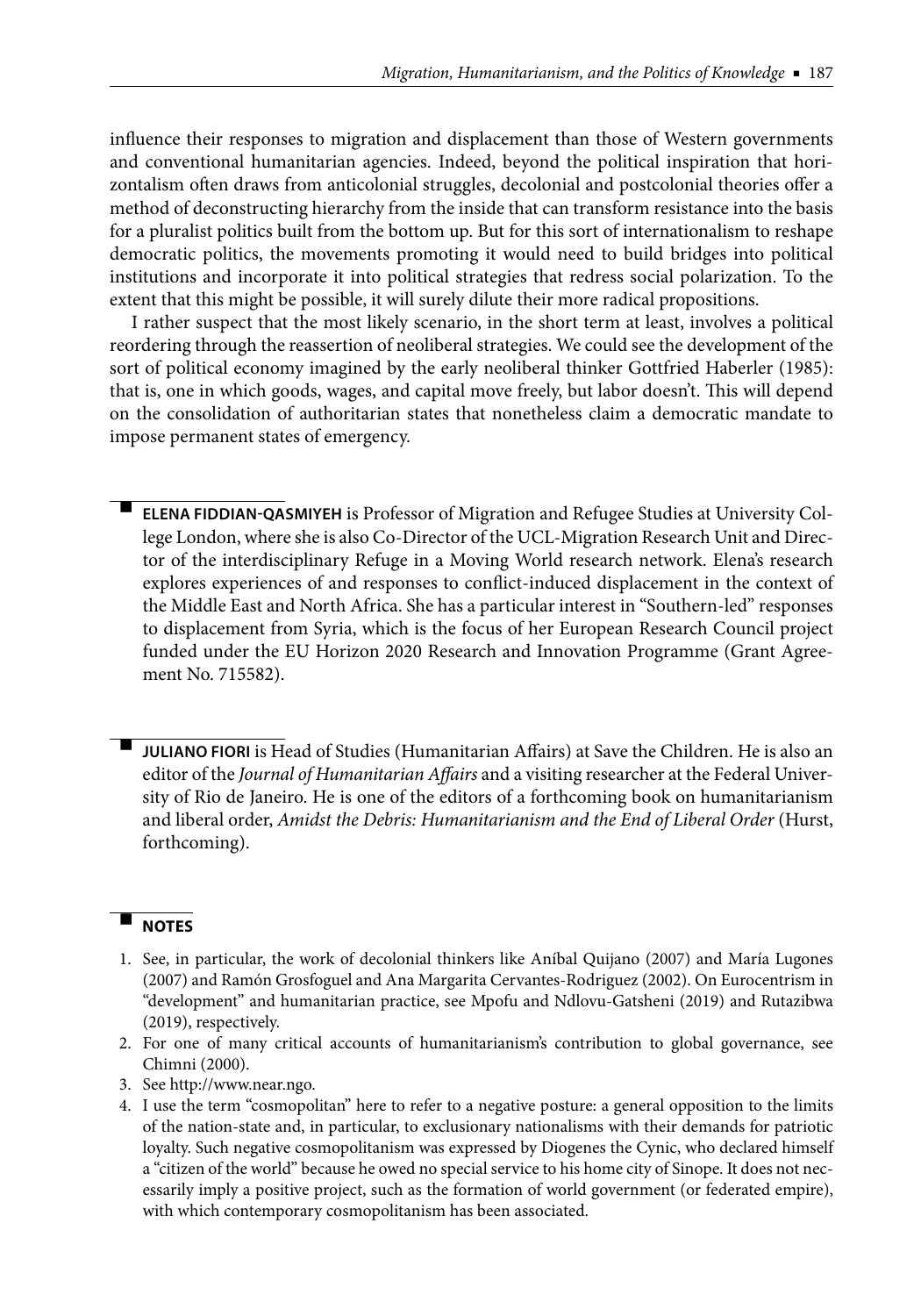## - **REFERENCES**

Achiume, E. Tendayi. 2019. "Migration as Decolonisation." *Stanford Law Review* 71 (6): 1509–1574. Amin, Samir. 1989. *Eurocentrism*. New York: Monthly Review Press.

- Baughan, Emily, and Juliano Fiori. 2015. "Save the Children, the Humanitarian Project, and the Politics of Solidarity: Reviving Dorothy Buxton's Vision." *Disasters* 39 (S2): 129−145.
- Bevilacqua, Alexander. 2018. *The Republic of Arabic Letters: Islam and the European Enlightenment*. Cambridge, MA: Belknap Press.
- Chambers, Robert. 1983. *Rural Development: Putting the Last First*. Essex, UK: Longmans Scientific and Technical Publishers.
- Chimni, B. S. 2000. "Globalization, Humanitarianism and the Erosion of Refugee Protection." *Journal of Refugee Studies* 13 (3): 243–263.
- Fassin, Didier. 2012. *Humanitarian Reason: A Moral History of the Present*. Berkeley: University of California Press.
- Fiddian-Qasmiyeh, Elena. 2015. *South-South Educational Migration, Humanitarianism and Development: Views from the Caribbean, North Africa and the Middle East*. Oxford: Routledge.
- Fiddian-Qasmiyeh, Elena. 2018. "Southern-Led Responses to Displacement: Modes of South-South Cooperation?" In *The Handbook of South-South Relations*, ed. Elena Fiddian-Qasmiyeh and Patricia Daley, 239–255. Oxford: Routledge.
- Fiddian-Qasmiyeh, Elena, and Patricia Daley. 2018. "Conceptualising the Global South and South-South Encounters." In *The Handbook of South-South Relations*, ed. Elena Fiddian-Qasmiyeh and Patricia Daley, 1–28. Oxford: Routledge.
- Fiori, Juliano. 2013. "The Discourse of Western Humanitarianism." Observatoire des Questions *Humanitaires*.
- Fiori, Juliano. 2019. "Introduction: Humanitarianism and the End of Liberal Order." The Journal of *Humanitarian Affairs* 1 (1): 1-3.
- Fiori, Juliano, Rafia Zakaria, Bertrand Taithe, Andrea Rigon and Fernando Espada, eds. Forthcoming. *Amidst the Debris: Humanitarianism and the End of Liberal Order*. London: Hurst.
- Grosfoguel, Ramón, and Ana Margarita Cervantes-Rodriguez. 2002. "Introduction: Unthinking Twentieth-Century Eurocentric Mythologies: Universal Knowledge, Decolonisation, and Developmentalism." In *The Modern/Colonial/Capitalist World-System in the Twentieth Century: Global Processes Antisystemic Movements and the Geopolitics of Knowledge*, ed. Ramón Grosfoguel and Ana Margarita Cervantes-Rodriguez, xi–xxix*.* Westport, CT: Praeger Publishers.
- Guilluy, Christophe. 2016. *Le crépuscule de la France d'en haut*. Paris: Flammarion.
- Guilluy, Christophe. 2018. No society: La fin de la classe moyenne occidentale. Paris: Flammarion.
- Haberler, Gottfried. 1985. "The Theory of Comparative Costs and Its Use in the Defence of Free Trade." In *Selected Essays of Gottfried Haberler*, ed. Antony Y. C. Koo, 3–19. Cambridge, MA: MIT Press.
- Hobson, John M. 2004. *The Eastern Origins of Western Civilisation*. Cambridge: Cambridge University
- Press. Jullien, François. 2014. *On the Universal, the Uniform, the Common and Dialogue between Cultures*. Lon-
- don: Polity.
- Lugones, María. 2007. "Heterosexualism and the Colonial/Modern Gender System." *Hypatia* 22 (1): 186–209.
- Mpofu, Busani, and Sabelo J. Ndlovu-Gatsheni. 2019. "Introduction: Rethinking and Unthinking Development in Africa." In *Rethinking and Unthinking Development: Perspectives on Inequality and Poverty in South Africa and Zimbabwe*, ed. Busani Mpofu and Sabelo J. Ndlovu-Gatsheni, 1–24. New York: Berghahn Books.
- O'Sullivan, Kevin, Matthew Hilton, and Juliano Fiori. 2016. "Humanitarianisms in Context." *European Review of History: Revue Europé enne d'Histoire* 23 (1–2): 1–15.
- Patel, Sujata. 2018. "Sociology through a 'South' Prism." In *The Handbook of South-South Relations*, ed. Elena Fiddian-Qasmiyeh and Patricia Daley, 31–47. Oxford: Routledge.
- Quijano, Aníbal. 2007. "Coloniality and Modernity/Rationality." *Cultural Studies* 21 (2): 168–178.